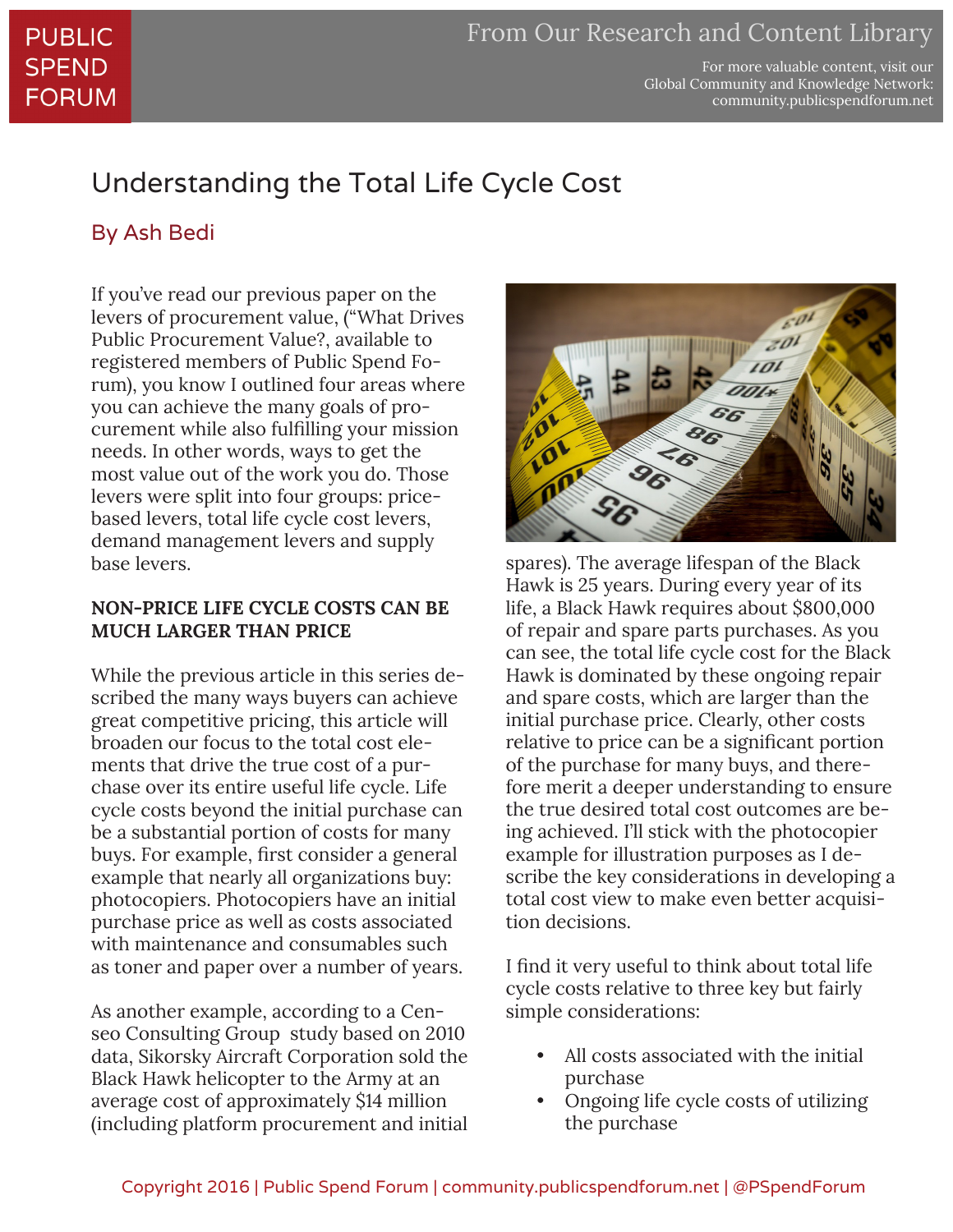For more valuable content, visit our Global Community and Knowledge Network: community.publicspendforum.net

• Purchase decisions that may influ ence internal costs associated with the purchase

#### **ALL COSTS ASSOCIATED WITH THE INITIAL PURCHASE**

These costs are perhaps the most obvious, but there are still factors that you need to consider. Outside the purchase of the photocopiers, for instance, there are other costs to consider, including any transportation or shipping costs, installation, any upfront consulting when it comes to sizing the number of copiers, etc. In addition, what type of photocopier do we really need for the organization's needs – this defines the specification and will most certainly affect the price paid. No need to pay for what you do not truly need. We can think of these as the "minimum costs": all of the factors to consider when getting the copiers in-house. And we must check all of those factors when comparing across competing suppliers.

#### **ONGOING LIFE CYCLE COSTS OF UTILIZING THE PURCHASE**

This is where the photocopier example is particularly helpful. Life cycle costs represent the cost of using the photocopiers until they meet their ignoble end at the recycling center. We can make any assumptions we deem reasonable for the printer—how long it will be useful, how much it will be used—but we have to ensure that we apply those assumptions to all of the competing suppliers in the same way. And we'll need to recognize that the best-value supplier may vary depending on what life cycle assumption we make. Examples of the life cycle costs of a printer would be ongoing

maintenance (in-house or outsourced), toner, paper and energy consumption. The most effective purchasing decisions will include these types of costs at the time of the purchase.

#### **ACQUISITION DECISIONS THAT MAY INFLUENCE INTERNAL COSTS ASSOCIATED WITH THE PURCHASE**

Perhaps the most elusive area to consider: the internal organization costs associated with a particular purchasing decision. For instance, the decision around how many suppliers to award will impact how much time is required to manage those supplier relationships: The more suppliers, the more time required. That's no to say that solesource is therefore the way to go, just to illustrate that there are always internal cost considerations.

#### **WHAT YOU CAN DO TODAY**

Regardless of what your organization is buying, you can start today by managing your total life cycle costs.

- 1. Identify all life cycle costs for your buy.
- 2. Work with your customers and stakeholders to clearly understand what influences these total life cycle costs
- 3. Engage your suppliers with a full view of these life cycle costs (and consider collaborating with your suppliers on how best to manage these costs)
- 4. Make sure to include life cycle costs as part of your solicitations

As you can see, a total-cost mindset can dramatically improve purchasing decisions by bringing into the decision-making process

Copyright 2016 | Public Spend Forum | community.publicspendforum.net | @PSpendForum